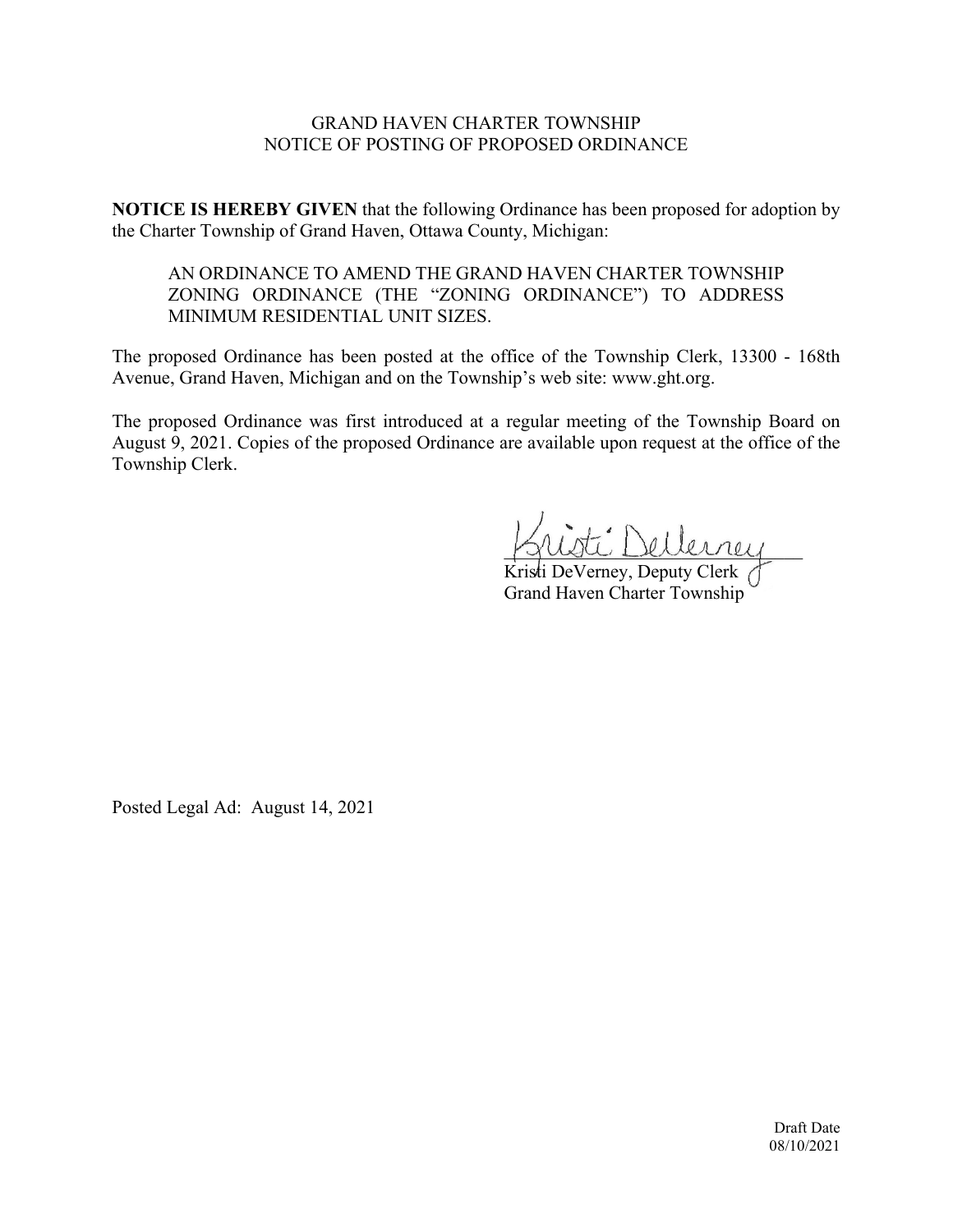#### **ORDINANCE NO. \_\_\_\_\_\_\_\_**

#### ZONING TEXT AMENDMENT ORDINANCE

## **AN ORDINANCE TO AMEND THE GRAND HAVEN CHARTER TOWNSHIP ZONING ORDINANCE (THE "ZONING ORDINANCE") TO ADDRESS MINIMUM RESIDENTIAL UNIT SIZES.**

THE CHARTER TOWNSHIP OF GRAND HAVEN, COUNTY OF OTTAWA, AND STATE OF MICHIGAN, ORDAINS:

Section 1. Minimum Residential Unit Size. Section 2.12 of the Zoning Ordinance shall be restated in its entirety as follows.

Section 2.12 MINIMUM RESIDENTIAL UNIT SIZE.

- (A) The minimum floor area for residential dwelling units shall be:
	- $(1)$  In the AG district, 1,100 square feet;
	- (2) In the RP district, 1,240 square feet;
	- (3) In the RR district, 1,100 square feet;
	- (4) In the R-1 district, 1,240 square feet;
	- (5) In the R-2 district, 1,100 square feet;
	- (6) In the R-3 district, each unit shall have:
		- (a) Single family dwelling 800 square feet;
		- (b) Two family dwelling 500 square feet plus 100 square feet per bedroom;
		- (c) Multiple family dwelling 500 square feet plus 100 square feet per bedroom.
	- (7) In the R-4 district, see Section 2.14.
- (B) Residential dwelling units with more than one story shall have a minimum ground floor area of at least 800 square feet, which may include an attached garage.
- (C) Residential dwelling units shall have at least 24 feet in width.

Section 2. Effective Date. The foregoing amendment to the Grand Haven Charter Township Zoning Ordinance was approved and adopted by the Township Board of Grand Haven Charter Township, Ottawa County, Michigan on 2021, after a public hearing as